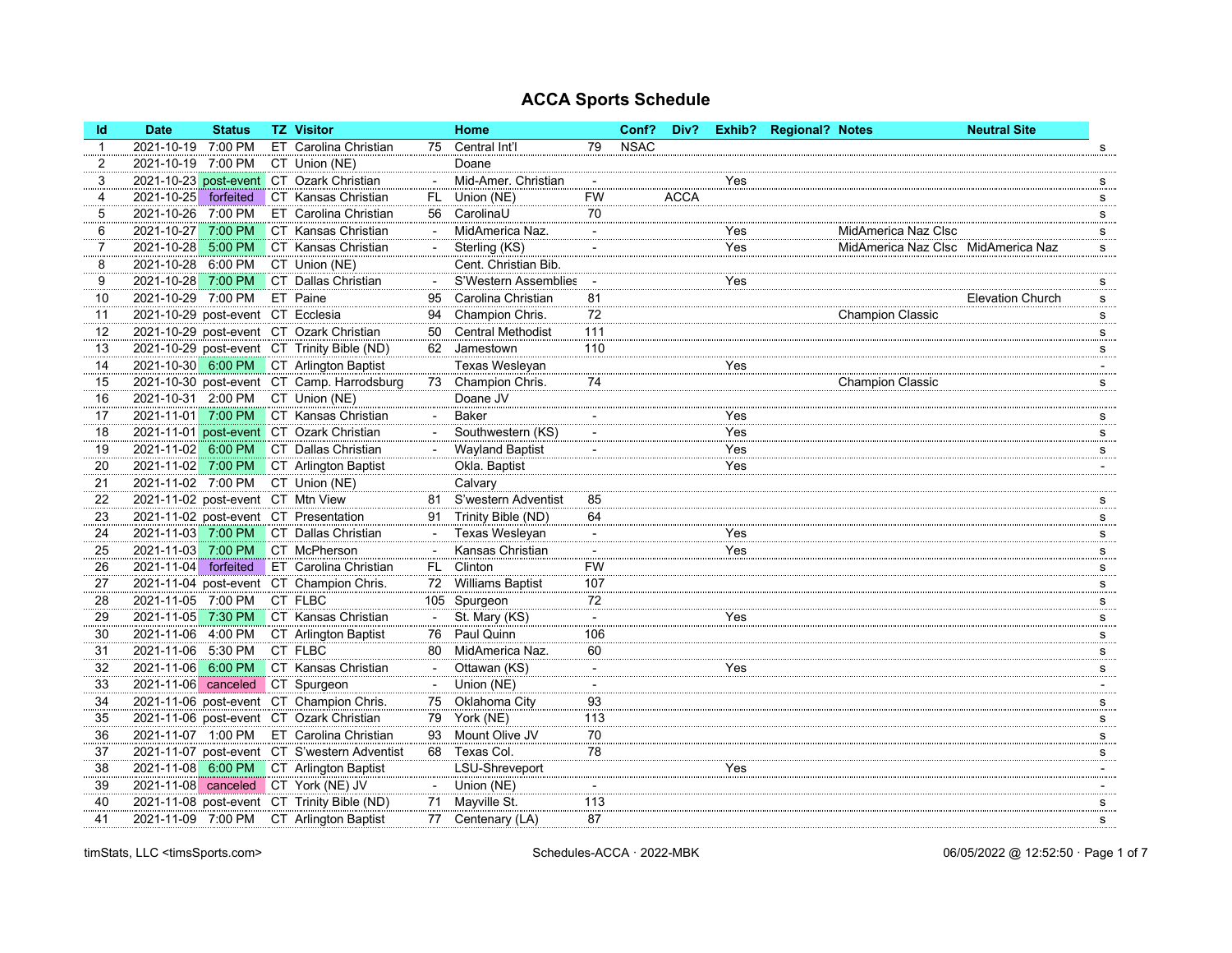| 2021-11-09<br>7:00 PM<br>CT Kansas Christian<br>Cent. Christian (KS)<br>88<br>42<br>78<br>s<br>CT S'western Adventist<br><b>UNT Dallas</b><br>2021-11-09<br>7:00 PM<br>43<br>Yes<br>2021-11-09 post-event CT Ozark Christian<br>MidAmerica Naz.<br>Yes<br>44<br>s<br>Yes<br>2021-11-10 post-event ET Morris<br>Carolina Christian<br><b>Elevation Church</b><br>45<br>s<br>2021-11-11 7:00 PM<br>CT Texas Col.<br><b>Arlington Baptist</b><br>64<br>46<br>60<br>s<br>John Brown<br>2021-11-11 post-event CT Ozark Christian<br>47<br>Yes<br>s<br><b>ACCA</b><br>2021-11-11 post-event CT S'western Adventist<br>Barclay<br>85<br>SW<br>73<br>48<br>s<br>2021-11-12 7:00 PM<br>CT Dallas Christian<br>S'Western Assemblies<br>Yes<br><b>SWAGU Classic</b><br>49<br>$\sim$<br>s<br>2021-11-12 post-event CT Champion Chris.<br><b>Little Rock</b><br><b>Yes</b><br>50<br>2021-11-12 post-event CT Trinity Bible (ND)<br>Dakota St.<br>102<br>51<br>64<br>s<br>2021-11-13 1:00 PM<br>CT Dallas Christian<br>York (NE)<br><b>SWAGU Classic</b><br><b>SW Assemblies</b><br>Yes<br>52<br>s<br>$\overline{a}$<br>2021-11-13 7:30 PM<br>CT Champion Chris.<br>Northwestern St.<br>53<br>Yes<br>2021-11-13 forfeited<br>CT Emmaus<br>FW Kansas Christian<br>FL.<br>54<br>s<br>2021-11-13 post-event CT Arlington Baptist<br>82<br>St. Thomas (TX)<br>55<br>60<br>s<br>2021-11-13 post-event CT Spurgeon<br>Ozark Christian<br>91<br>SW<br>56<br>74<br>s<br>2021-11-13 post-event CT Trinity Bible (ND)<br>68<br>Presentation<br>57<br>65<br>s<br>2021-11-15 7:00 PM<br>CT Kansas Christian<br>Northwestern Okla.<br>58<br>Yes<br>s<br>2021-11-15 7:00 PM<br>CT Union (NE)<br>Manhattan Chrst.<br>59<br>2021-11-15 7:30 PM<br>CT North Central (MN) JV<br><b>FLBC</b><br>90<br>60<br>76<br>s<br>2021-11-15 post-event CT Champion Chris.<br>McNeese<br><b>Yes</b><br>61<br>2021-11-15 post-event CT S'western Adventist<br>Tex. A&M Intl.<br>79<br>62<br>41<br>s |
|--------------------------------------------------------------------------------------------------------------------------------------------------------------------------------------------------------------------------------------------------------------------------------------------------------------------------------------------------------------------------------------------------------------------------------------------------------------------------------------------------------------------------------------------------------------------------------------------------------------------------------------------------------------------------------------------------------------------------------------------------------------------------------------------------------------------------------------------------------------------------------------------------------------------------------------------------------------------------------------------------------------------------------------------------------------------------------------------------------------------------------------------------------------------------------------------------------------------------------------------------------------------------------------------------------------------------------------------------------------------------------------------------------------------------------------------------------------------------------------------------------------------------------------------------------------------------------------------------------------------------------------------------------------------------------------------------------------------------------------------------------------------------------------------------------------------------------------------------------------------------------------------------------------------------------------------------------|
|                                                                                                                                                                                                                                                                                                                                                                                                                                                                                                                                                                                                                                                                                                                                                                                                                                                                                                                                                                                                                                                                                                                                                                                                                                                                                                                                                                                                                                                                                                                                                                                                                                                                                                                                                                                                                                                                                                                                                        |
|                                                                                                                                                                                                                                                                                                                                                                                                                                                                                                                                                                                                                                                                                                                                                                                                                                                                                                                                                                                                                                                                                                                                                                                                                                                                                                                                                                                                                                                                                                                                                                                                                                                                                                                                                                                                                                                                                                                                                        |
|                                                                                                                                                                                                                                                                                                                                                                                                                                                                                                                                                                                                                                                                                                                                                                                                                                                                                                                                                                                                                                                                                                                                                                                                                                                                                                                                                                                                                                                                                                                                                                                                                                                                                                                                                                                                                                                                                                                                                        |
|                                                                                                                                                                                                                                                                                                                                                                                                                                                                                                                                                                                                                                                                                                                                                                                                                                                                                                                                                                                                                                                                                                                                                                                                                                                                                                                                                                                                                                                                                                                                                                                                                                                                                                                                                                                                                                                                                                                                                        |
|                                                                                                                                                                                                                                                                                                                                                                                                                                                                                                                                                                                                                                                                                                                                                                                                                                                                                                                                                                                                                                                                                                                                                                                                                                                                                                                                                                                                                                                                                                                                                                                                                                                                                                                                                                                                                                                                                                                                                        |
|                                                                                                                                                                                                                                                                                                                                                                                                                                                                                                                                                                                                                                                                                                                                                                                                                                                                                                                                                                                                                                                                                                                                                                                                                                                                                                                                                                                                                                                                                                                                                                                                                                                                                                                                                                                                                                                                                                                                                        |
|                                                                                                                                                                                                                                                                                                                                                                                                                                                                                                                                                                                                                                                                                                                                                                                                                                                                                                                                                                                                                                                                                                                                                                                                                                                                                                                                                                                                                                                                                                                                                                                                                                                                                                                                                                                                                                                                                                                                                        |
|                                                                                                                                                                                                                                                                                                                                                                                                                                                                                                                                                                                                                                                                                                                                                                                                                                                                                                                                                                                                                                                                                                                                                                                                                                                                                                                                                                                                                                                                                                                                                                                                                                                                                                                                                                                                                                                                                                                                                        |
|                                                                                                                                                                                                                                                                                                                                                                                                                                                                                                                                                                                                                                                                                                                                                                                                                                                                                                                                                                                                                                                                                                                                                                                                                                                                                                                                                                                                                                                                                                                                                                                                                                                                                                                                                                                                                                                                                                                                                        |
|                                                                                                                                                                                                                                                                                                                                                                                                                                                                                                                                                                                                                                                                                                                                                                                                                                                                                                                                                                                                                                                                                                                                                                                                                                                                                                                                                                                                                                                                                                                                                                                                                                                                                                                                                                                                                                                                                                                                                        |
|                                                                                                                                                                                                                                                                                                                                                                                                                                                                                                                                                                                                                                                                                                                                                                                                                                                                                                                                                                                                                                                                                                                                                                                                                                                                                                                                                                                                                                                                                                                                                                                                                                                                                                                                                                                                                                                                                                                                                        |
|                                                                                                                                                                                                                                                                                                                                                                                                                                                                                                                                                                                                                                                                                                                                                                                                                                                                                                                                                                                                                                                                                                                                                                                                                                                                                                                                                                                                                                                                                                                                                                                                                                                                                                                                                                                                                                                                                                                                                        |
|                                                                                                                                                                                                                                                                                                                                                                                                                                                                                                                                                                                                                                                                                                                                                                                                                                                                                                                                                                                                                                                                                                                                                                                                                                                                                                                                                                                                                                                                                                                                                                                                                                                                                                                                                                                                                                                                                                                                                        |
|                                                                                                                                                                                                                                                                                                                                                                                                                                                                                                                                                                                                                                                                                                                                                                                                                                                                                                                                                                                                                                                                                                                                                                                                                                                                                                                                                                                                                                                                                                                                                                                                                                                                                                                                                                                                                                                                                                                                                        |
|                                                                                                                                                                                                                                                                                                                                                                                                                                                                                                                                                                                                                                                                                                                                                                                                                                                                                                                                                                                                                                                                                                                                                                                                                                                                                                                                                                                                                                                                                                                                                                                                                                                                                                                                                                                                                                                                                                                                                        |
|                                                                                                                                                                                                                                                                                                                                                                                                                                                                                                                                                                                                                                                                                                                                                                                                                                                                                                                                                                                                                                                                                                                                                                                                                                                                                                                                                                                                                                                                                                                                                                                                                                                                                                                                                                                                                                                                                                                                                        |
|                                                                                                                                                                                                                                                                                                                                                                                                                                                                                                                                                                                                                                                                                                                                                                                                                                                                                                                                                                                                                                                                                                                                                                                                                                                                                                                                                                                                                                                                                                                                                                                                                                                                                                                                                                                                                                                                                                                                                        |
|                                                                                                                                                                                                                                                                                                                                                                                                                                                                                                                                                                                                                                                                                                                                                                                                                                                                                                                                                                                                                                                                                                                                                                                                                                                                                                                                                                                                                                                                                                                                                                                                                                                                                                                                                                                                                                                                                                                                                        |
|                                                                                                                                                                                                                                                                                                                                                                                                                                                                                                                                                                                                                                                                                                                                                                                                                                                                                                                                                                                                                                                                                                                                                                                                                                                                                                                                                                                                                                                                                                                                                                                                                                                                                                                                                                                                                                                                                                                                                        |
|                                                                                                                                                                                                                                                                                                                                                                                                                                                                                                                                                                                                                                                                                                                                                                                                                                                                                                                                                                                                                                                                                                                                                                                                                                                                                                                                                                                                                                                                                                                                                                                                                                                                                                                                                                                                                                                                                                                                                        |
|                                                                                                                                                                                                                                                                                                                                                                                                                                                                                                                                                                                                                                                                                                                                                                                                                                                                                                                                                                                                                                                                                                                                                                                                                                                                                                                                                                                                                                                                                                                                                                                                                                                                                                                                                                                                                                                                                                                                                        |
| 2021-11-16 7:00 PM<br>CT Arlington Baptist<br>Northeastern St.<br>82<br>63<br>60<br>s                                                                                                                                                                                                                                                                                                                                                                                                                                                                                                                                                                                                                                                                                                                                                                                                                                                                                                                                                                                                                                                                                                                                                                                                                                                                                                                                                                                                                                                                                                                                                                                                                                                                                                                                                                                                                                                                  |
| 2021-11-16<br>7:00 PM<br>CT Dallas Christian<br><b>UNT Dallas</b><br>Yes<br>64<br>$\overline{\phantom{a}}$<br>s                                                                                                                                                                                                                                                                                                                                                                                                                                                                                                                                                                                                                                                                                                                                                                                                                                                                                                                                                                                                                                                                                                                                                                                                                                                                                                                                                                                                                                                                                                                                                                                                                                                                                                                                                                                                                                        |
| 2021-11-16<br>forfeited<br>CT Kansas Christian<br>Calvary<br><b>FW</b><br>FL.<br>65<br>s                                                                                                                                                                                                                                                                                                                                                                                                                                                                                                                                                                                                                                                                                                                                                                                                                                                                                                                                                                                                                                                                                                                                                                                                                                                                                                                                                                                                                                                                                                                                                                                                                                                                                                                                                                                                                                                               |
| <b>ULM</b><br>2021-11-16 post-event CT Champion Chris.<br>Yes<br>66                                                                                                                                                                                                                                                                                                                                                                                                                                                                                                                                                                                                                                                                                                                                                                                                                                                                                                                                                                                                                                                                                                                                                                                                                                                                                                                                                                                                                                                                                                                                                                                                                                                                                                                                                                                                                                                                                    |
| 87 Trinity Bible (ND)<br>2021-11-16 post-event CT Dakota-Bottineau<br>99<br>67<br>s                                                                                                                                                                                                                                                                                                                                                                                                                                                                                                                                                                                                                                                                                                                                                                                                                                                                                                                                                                                                                                                                                                                                                                                                                                                                                                                                                                                                                                                                                                                                                                                                                                                                                                                                                                                                                                                                    |
| 2021-11-17 7:00 PM CT Kansas Christian<br>Kansas City<br>Yes<br>68<br>s                                                                                                                                                                                                                                                                                                                                                                                                                                                                                                                                                                                                                                                                                                                                                                                                                                                                                                                                                                                                                                                                                                                                                                                                                                                                                                                                                                                                                                                                                                                                                                                                                                                                                                                                                                                                                                                                                |
| 2021-11-17 7:30 PM<br>CT Arlington Baptist<br>Southeastern Okla.<br>69<br><b>Yes</b>                                                                                                                                                                                                                                                                                                                                                                                                                                                                                                                                                                                                                                                                                                                                                                                                                                                                                                                                                                                                                                                                                                                                                                                                                                                                                                                                                                                                                                                                                                                                                                                                                                                                                                                                                                                                                                                                   |
| 2021-11-17 post-event ET Carolina Christian<br>Virginia-Lynchburg<br>82<br>99<br>70<br>s                                                                                                                                                                                                                                                                                                                                                                                                                                                                                                                                                                                                                                                                                                                                                                                                                                                                                                                                                                                                                                                                                                                                                                                                                                                                                                                                                                                                                                                                                                                                                                                                                                                                                                                                                                                                                                                               |
| 2021-11-17 post-event CT S'western Adventist<br>71<br>UT Tyler<br>116<br>57<br>s                                                                                                                                                                                                                                                                                                                                                                                                                                                                                                                                                                                                                                                                                                                                                                                                                                                                                                                                                                                                                                                                                                                                                                                                                                                                                                                                                                                                                                                                                                                                                                                                                                                                                                                                                                                                                                                                       |
| 2021-11-18 7:00 PM<br>CT Ozark Christian<br>Union (NE)<br>78<br><b>ACCA</b><br>[OT] from 05-Nov<br>72<br>80<br>s                                                                                                                                                                                                                                                                                                                                                                                                                                                                                                                                                                                                                                                                                                                                                                                                                                                                                                                                                                                                                                                                                                                                                                                                                                                                                                                                                                                                                                                                                                                                                                                                                                                                                                                                                                                                                                       |
| 2021-11-18 post-event CT Champion Chris.<br>91<br>Okla. Christian<br>73<br>63<br>s                                                                                                                                                                                                                                                                                                                                                                                                                                                                                                                                                                                                                                                                                                                                                                                                                                                                                                                                                                                                                                                                                                                                                                                                                                                                                                                                                                                                                                                                                                                                                                                                                                                                                                                                                                                                                                                                     |
| 2021-11-19 7:00 PM<br>ET Blue Lights<br>98<br>Carolina Christian<br><b>Elevation Church</b><br>74<br>55<br>s                                                                                                                                                                                                                                                                                                                                                                                                                                                                                                                                                                                                                                                                                                                                                                                                                                                                                                                                                                                                                                                                                                                                                                                                                                                                                                                                                                                                                                                                                                                                                                                                                                                                                                                                                                                                                                           |
| Emerald Classic<br>2021-11-19 7:00 PM<br>CT Dallas Christian<br>Tex. A&M-Kingsville<br>Yes<br>75<br>$\overline{a}$<br>$\overline{\phantom{a}}$<br>S                                                                                                                                                                                                                                                                                                                                                                                                                                                                                                                                                                                                                                                                                                                                                                                                                                                                                                                                                                                                                                                                                                                                                                                                                                                                                                                                                                                                                                                                                                                                                                                                                                                                                                                                                                                                    |
| 2021-11-19 8:00 PM<br>CT FLBC<br><b>NIAC</b><br>76<br>Nueta Hidatsa Sahnish<br>78<br>75<br>s                                                                                                                                                                                                                                                                                                                                                                                                                                                                                                                                                                                                                                                                                                                                                                                                                                                                                                                                                                                                                                                                                                                                                                                                                                                                                                                                                                                                                                                                                                                                                                                                                                                                                                                                                                                                                                                           |
| <b>FW</b><br>2021-11-19 forfeited<br>CT Kansas Christian<br>Emmaus<br>FL.<br>77<br>s                                                                                                                                                                                                                                                                                                                                                                                                                                                                                                                                                                                                                                                                                                                                                                                                                                                                                                                                                                                                                                                                                                                                                                                                                                                                                                                                                                                                                                                                                                                                                                                                                                                                                                                                                                                                                                                                   |
| 2021-11-19 post-event CT Trinity Bible (ND)<br>58<br>$N$ ?<br>101 Calvary<br><b>Faith Classic</b><br>Faith Bapt. Bible<br>78<br>s                                                                                                                                                                                                                                                                                                                                                                                                                                                                                                                                                                                                                                                                                                                                                                                                                                                                                                                                                                                                                                                                                                                                                                                                                                                                                                                                                                                                                                                                                                                                                                                                                                                                                                                                                                                                                      |
| CT Arlington Baptist<br>2021-11-20 1:00 PM<br>Lubbock Christian<br><b>Yes</b><br>79                                                                                                                                                                                                                                                                                                                                                                                                                                                                                                                                                                                                                                                                                                                                                                                                                                                                                                                                                                                                                                                                                                                                                                                                                                                                                                                                                                                                                                                                                                                                                                                                                                                                                                                                                                                                                                                                    |
| CT FLBC<br>2021-11-20 2:00 PM<br><b>NIAC</b><br>80<br>75 Nueta Hidatsa Sahnish<br>67<br>s                                                                                                                                                                                                                                                                                                                                                                                                                                                                                                                                                                                                                                                                                                                                                                                                                                                                                                                                                                                                                                                                                                                                                                                                                                                                                                                                                                                                                                                                                                                                                                                                                                                                                                                                                                                                                                                              |
| 2021-11-20 3:00 PM<br>CT Dallas Christian<br>Tex. A&M-Kingsville<br>Angelo St.<br><b>Yes</b><br><b>Emerald Classic</b><br>81<br>s                                                                                                                                                                                                                                                                                                                                                                                                                                                                                                                                                                                                                                                                                                                                                                                                                                                                                                                                                                                                                                                                                                                                                                                                                                                                                                                                                                                                                                                                                                                                                                                                                                                                                                                                                                                                                      |
| 2021-11-20 post-event CT Paul Quinn JV<br>82<br>61 S'western Adventist<br>71<br>s                                                                                                                                                                                                                                                                                                                                                                                                                                                                                                                                                                                                                                                                                                                                                                                                                                                                                                                                                                                                                                                                                                                                                                                                                                                                                                                                                                                                                                                                                                                                                                                                                                                                                                                                                                                                                                                                      |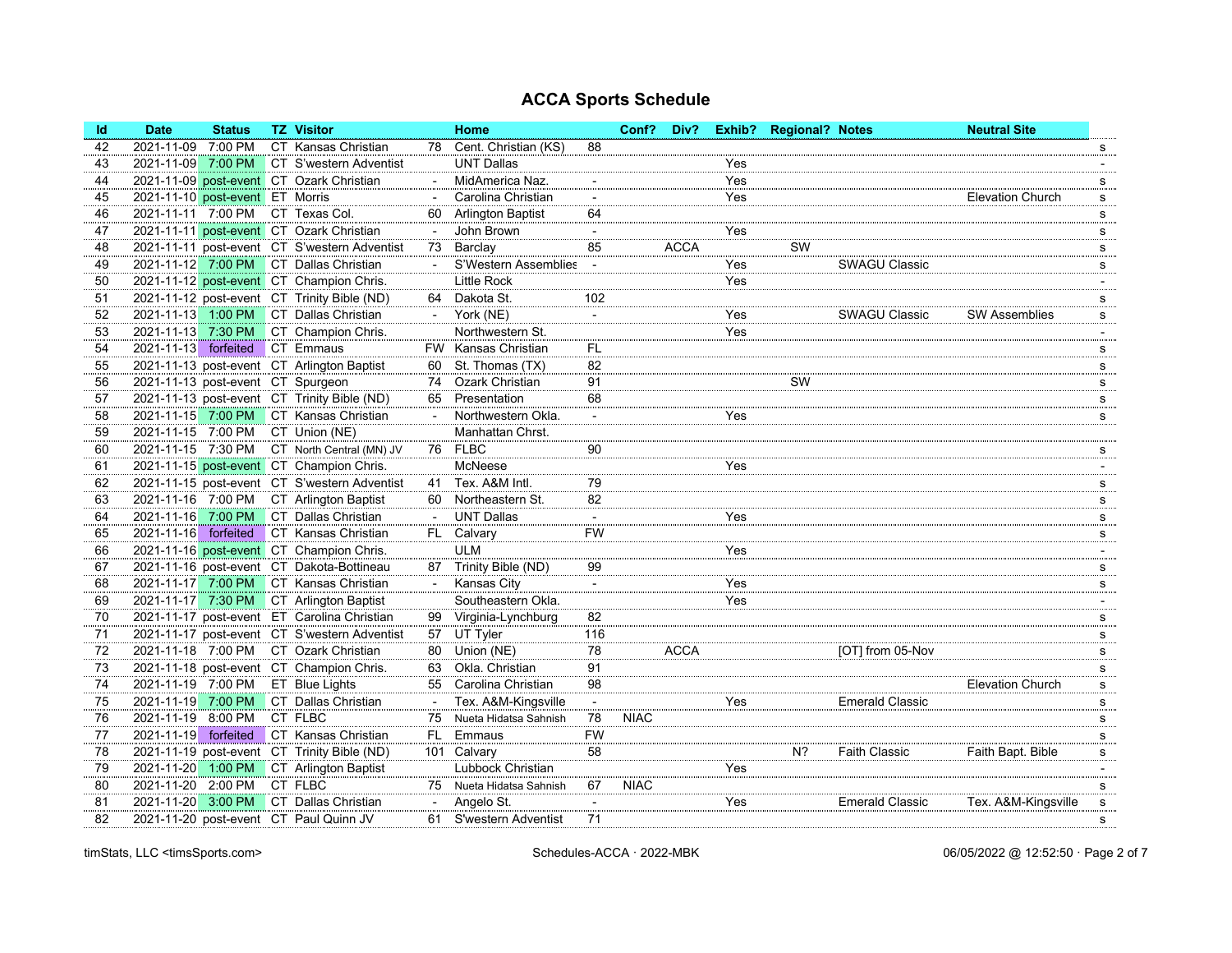| <b>Id</b> | <b>Date</b>                           | <b>Status</b> | <b>TZ Visitor</b>                            |     | Home                       |           | Conf?       | Div?        |     | Exhib? Regional? Notes |                                        | <b>Neutral Site</b> |                               |
|-----------|---------------------------------------|---------------|----------------------------------------------|-----|----------------------------|-----------|-------------|-------------|-----|------------------------|----------------------------------------|---------------------|-------------------------------|
| 83        |                                       |               | 2021-11-20 post-event CT Trinity Bible (ND)  |     | 97 Faith Bapt. Bible       | 89        |             |             |     | N <sup>2</sup>         | <b>Faith Classic</b>                   | Faith Bapt. Bible   | s                             |
| 84        | 2021-11-20                            | <b>TBA</b>    | ET Carolina Christian                        |     | SC Faith A&M               |           |             |             |     |                        |                                        |                     |                               |
| 85        | 2021-11-21 2:00 PM                    |               | CT Dallas Christian                          |     | UT Tyler                   |           |             |             | Yes |                        |                                        |                     | s                             |
| 86        | 2021-11-22 8:00 PM                    |               | CT Arlington Baptist                         |     | 67 Wiley                   | 81        |             |             |     |                        |                                        |                     | s                             |
| 87        | 2021-11-23 7:30 PM                    |               | CT Dallas Christian                          |     | Tex. A&M-Texarkana         |           |             |             | Yes |                        |                                        |                     | s                             |
| 88        |                                       |               | 2021-11-23 post-event CT Champion Chris.     |     | Harding                    |           |             |             | Yes |                        |                                        |                     |                               |
| 89        |                                       |               | 2021-11-23 post-event CT Trinity Bible (ND)  |     | 67 Valley City St.         | 95        |             |             |     |                        |                                        |                     | s                             |
| 90        | 2021-11-26 3:00 PM                    |               | MT Kansas Christian                          |     | UC-Colo. Springs           |           |             |             | Yes |                        |                                        |                     | s                             |
| 91        | 2021-11-27 5:00 PM                    |               | CT Arlington Baptist                         |     | 91 Mary Hardin-Baylor      | 110       |             |             |     |                        |                                        |                     | s                             |
| 92        |                                       |               | 2021-11-27 7:00 PM MT Kansas Christian       |     | <b>CSU Pueblo</b>          |           |             |             | Yes |                        |                                        |                     | S                             |
| 93        |                                       |               | 2021-11-29 post-event CT S'western Adventist |     | <b>Houston Baptist</b>     |           |             |             | Yes |                        |                                        |                     | s                             |
| 94        | 2021-11-30 6:00 PM                    |               | CT Union (NE)                                |     | Faith Bapt. Bible          |           |             |             |     |                        |                                        |                     |                               |
| 95        | 2021-11-30 7:00 PM                    |               | CT Arlington Baptist                         |     | 85 Dallas                  | 82        |             |             |     |                        |                                        |                     | s                             |
| 96        | 2021-11-30                            | 7:30 PM       | CT FLBC                                      | 60  | Crown (MN) JV              | 79        |             |             |     |                        |                                        |                     | s                             |
| 97        | 2021-11-30                            | forfeited     | CT Kansas Christian                          | FL. | Spurgeon                   | <b>FW</b> |             |             |     | SW                     |                                        |                     | s                             |
| 98        |                                       |               | 2021-11-30 post-event CT North Central (MN)  | 91  | Trinity Bible (ND)         | 105       |             |             |     | N                      |                                        |                     | s                             |
| 99        | 2021-11-30 post-event CT Randall      |               |                                              | 99  | Ozark Christian            | 69        |             |             |     | SW                     |                                        |                     | s                             |
| 100       |                                       |               | 2021-11-30 post-event CT Williams Baptist    | 90  | Champion Chris.            | 72        |             |             |     |                        |                                        |                     | s                             |
| 101       |                                       |               | 2021-12-01 6:00 PM CT Dallas Christian       | 60  | Manhattan Chrst.           | 79        |             |             |     | SW                     |                                        |                     | S                             |
| 102       | 2021-12-02 post-event CT Randall      |               |                                              | 62  | S'western Adventist        | 72        |             |             |     | SW                     |                                        |                     | s                             |
| 103       | 2021-12-03 7:00 PM                    |               | CT Manhattan Chrst.                          | 71  | <b>Arlington Baptist</b>   | 75        |             |             |     | SW                     |                                        |                     | s                             |
| 104       | 2021-12-03 7:30 PM                    |               | CT Dallas Christian                          |     | 79 Champion Chris.         | 93        |             | <b>ACCA</b> |     | SW                     |                                        |                     | s                             |
| 105       | 2021-12-03                            | forfeited     | CT Kansas Christian                          | FL. | Ozark Christian            | <b>FW</b> |             | <b>ACCA</b> |     | SW                     | Was KC 72-54                           |                     | s                             |
| 106       |                                       |               | 2021-12-03 post-event CT Trinity Bible (ND)  | 67  | Turtle Mountain CC         | 70        | <b>NIAC</b> |             |     |                        |                                        |                     | s                             |
| 107       | 2021-12-04 3:00 PM                    |               | CT Arlington Baptist                         |     | St. Edwards                |           |             |             | Yes |                        |                                        |                     |                               |
| 108       | 2021-12-04 3:00 PM                    |               | CT Spurgeon                                  |     | 66 FLBC                    | 71        |             |             |     |                        |                                        |                     | s                             |
| 109       | 2021-12-04 forfeited                  |               | CT Kansas Christian                          |     | FL Ecclesia                | <b>FW</b> |             |             |     |                        |                                        |                     | s                             |
| 110       |                                       |               | 2021-12-04 post-event CT Trinity Bible (ND)  |     | 97 Turtle Mountain CC      | 95        | <b>NIAC</b> |             |     |                        | <b>120T1</b>                           |                     | s                             |
| 111       | 2021-12-05 2:00 PM                    |               | CT Doane JV                                  |     | Union (NE)                 |           |             |             |     |                        |                                        |                     |                               |
| 112       | 2021-12-06 post-event CT Mayville St. |               |                                              | 96  | Trinity Bible (ND)         | 49        |             |             |     |                        |                                        |                     | s                             |
| 113       | 2021-12-07 6:00 PM                    |               | CT Union (NE)                                |     | 66 Ozark Christian         | 81        |             | <b>ACCA</b> |     |                        |                                        |                     | s                             |
| 114       | 2021-12-07 7:00 PM                    |               | CT Dallas Christian                          |     | Tarleton St.               |           |             |             | Yes |                        |                                        |                     | s                             |
| 115       | 2021-12-07 7:00 PM                    |               | CT Manhattan Chrst.                          | 67  | Kansas Christian           | 65        |             |             |     | SW                     |                                        |                     | s                             |
| 116       | 2021-12-07 7:00 PM                    |               | CT Paul Quinn                                |     | 102 Arlington Baptist      | 76        |             |             |     |                        |                                        |                     | s                             |
| 117       |                                       |               | 2021-12-07 post-event CT Champion Chris.     |     | 67 Houston Baptist         | 84        |             |             |     |                        |                                        |                     | s                             |
| 118       |                                       |               | 2021-12-07 post-event CT S'western Adventist | 88  | Mtn View                   | 87        |             |             |     |                        |                                        |                     | s                             |
| 119       |                                       |               | 2021-12-08 post-event CT Champion Chris.     | 42  | St. Thomas (TX)            | 107       |             |             |     |                        |                                        |                     | $\frac{S}{\cdot \cdot \cdot}$ |
| 120       |                                       |               | 2021-12-09 post-event CT Ozark Christian     | 63  | S'western Adventist        | 59        |             | <b>ACCA</b> |     | SW                     |                                        |                     | s                             |
| 121       | 2021-12-10 7:00 PM CT FLBC            |               |                                              | 79  | Oak Hills Christian        | 88        | <b>NIAC</b> | ACCA        |     |                        |                                        |                     | s                             |
| 122       | 2021-12-10 forfeited                  |               | CT Ozark Christian                           |     | <b>FW</b> Dallas Christian | FL.       |             | ACCA        |     | SW                     | Was DC 94-67                           |                     | s                             |
| 123       |                                       |               | 2021-12-10 post-event CT Trinity Bible (ND)  |     | 83 Faith Bapt. Bible       | 75        |             |             |     | N <sup>2</sup>         | Faith Christmas Clsc Faith Bapt. Bible |                     | s                             |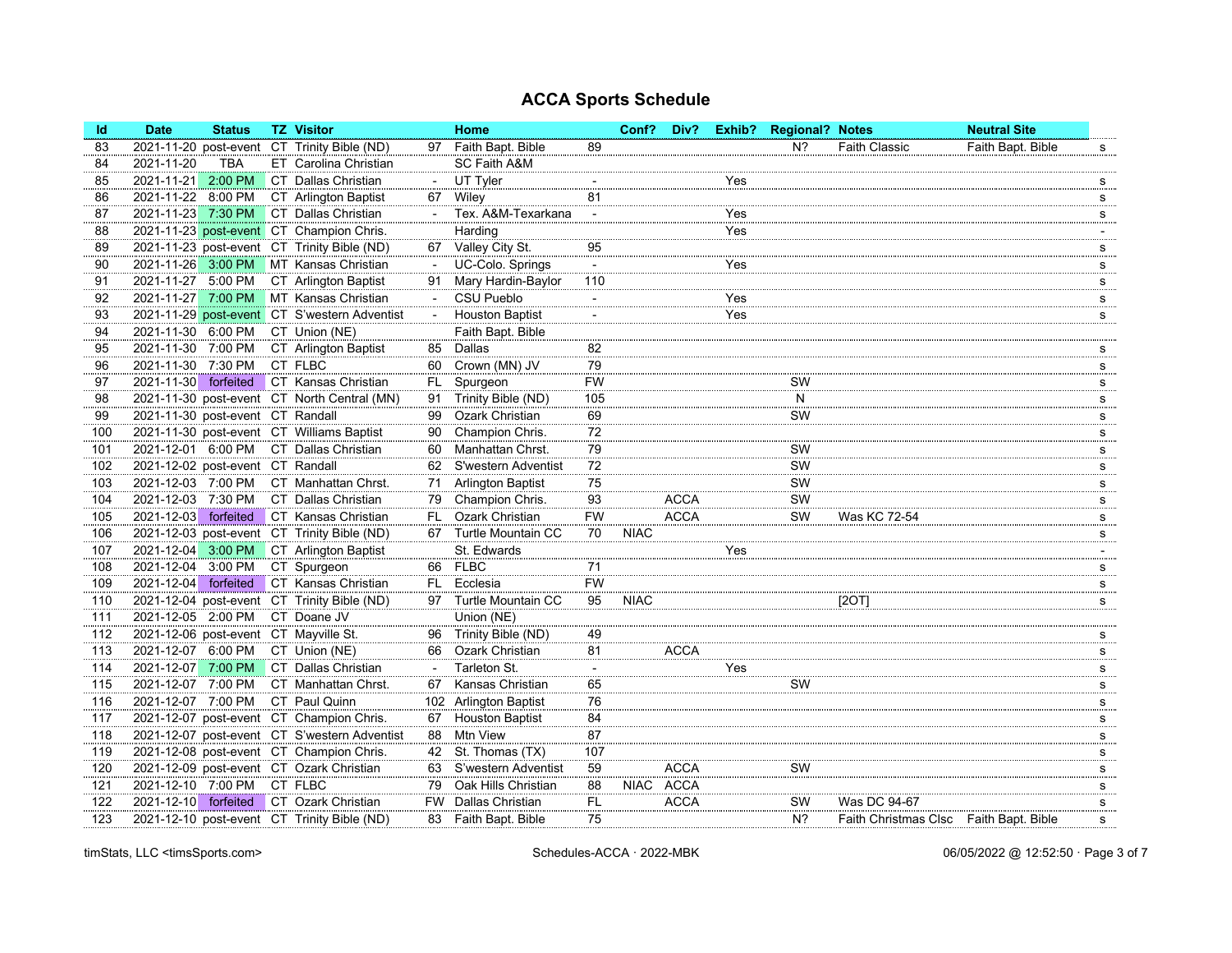| <b>Id</b> | <b>Date</b>                       | <b>Status</b> | <b>TZ Visitor</b>                            |     | Home                     |                          | Conf?       | Div?        |     | Exhib? Regional? Notes |                                        | <b>Neutral Site</b>     |                          |
|-----------|-----------------------------------|---------------|----------------------------------------------|-----|--------------------------|--------------------------|-------------|-------------|-----|------------------------|----------------------------------------|-------------------------|--------------------------|
| 124       | 2021-12-11                        | 1:00 PM       | CT FLBC                                      | 69  | Oak Hills Christian      | 90                       | <b>NIAC</b> | ACCA        |     |                        |                                        |                         | S                        |
| 125       | 2021-12-11                        | 3:00 PM       | CT Dallas Christian                          |     | Northwestern St.         | $\overline{\phantom{a}}$ |             |             | Yes |                        |                                        |                         | s                        |
| 126       | 2021-12-11 3:00 PM                |               | CT Kansas Christian                          | 96  | Barclay                  | 93                       |             | <b>ACCA</b> |     | SW                     |                                        |                         | s                        |
| 127       | 2021-12-11                        | 6:00 PM       | ET Mid-Atlantic Christ.                      | 62. | Carolina Christian       | 91                       |             |             |     |                        |                                        | <b>Elevation Church</b> | s                        |
| 128       | 2021-12-11                        | canceled      | CT Cedar Valley                              |     | S'western Adventist      |                          |             |             |     |                        |                                        |                         |                          |
| 129       | 2021-12-11 post-event CT Dillard  |               |                                              | 86  | Champion Chris.          | 66                       |             |             |     |                        |                                        |                         | s                        |
| 130       |                                   |               | 2021-12-11 post-event CT Trinity Bible (ND)  | 85  | Calvary                  | 72                       |             |             |     | $N$ ?                  | Faith Christmas Clsc Faith Bapt. Bible |                         | s                        |
| 131       |                                   |               | 2021-12-14 post-event CT Champion Chris.     | 72  | <b>Ouachita Baptist</b>  | 95                       |             |             |     |                        |                                        |                         | s                        |
| 132       |                                   |               | 2021-12-16 10:00 AM CT Champion Chris.       |     | Eastern N.M.             |                          |             |             | Yes |                        |                                        |                         |                          |
| 133       | 2021-12-18 3:00 PM                |               | CT Arlington Baptist                         |     | Angelo St.               |                          |             |             | Yes |                        |                                        |                         |                          |
| 134       | 2021-12-18 3:00 PM                |               | CT Champion Chris.                           |     | <b>Wayland Baptist</b>   |                          |             |             | Yes |                        |                                        |                         |                          |
| 135       |                                   |               | 2021-12-18 post-event CT S'western Adventist |     | Northwestern St.         |                          |             |             | Yes |                        |                                        |                         | s                        |
| 136       | 2021-12-21                        | canceled      | CT S'western Adventist                       |     | <b>UTRGV</b>             |                          |             |             | Yes |                        |                                        |                         |                          |
| 137       |                                   |               | 2021-12-21 post-event CT Champion Chris.     |     | Arkansas St.             |                          |             |             | Yes |                        |                                        |                         |                          |
| 138       | 2021-12-27 7:00 PM                |               | CT Dallas Christian                          |     | Texas A&M                |                          |             |             | Yes |                        |                                        |                         | s                        |
| 139       | 2021-12-30 4:00 PM                |               | CT Paul Quinn                                | 69. | Dallas Christian         | 54                       |             |             |     |                        | DCC Christmas Clsc                     |                         | s                        |
| 140       |                                   |               | 2021-12-31 post-event CT Champion Chris.     |     | Central Ark.             |                          |             |             | Yes |                        |                                        |                         |                          |
| 141       | 2022-01-02 4:00 PM                |               | CT Dallas Christian                          | 45  | UIW                      | 90                       |             |             |     |                        |                                        |                         | s                        |
| 142       | 2022-01-03 7:00 PM                |               | CT Dallas Christian                          | 48  | <b>UTSA</b>              | 101                      |             |             |     |                        |                                        |                         | ${\bf s}$                |
| 143       |                                   |               | 2022-01-04 post-event CT Champion Chris.     | 97  | Ozark Christian          | 84                       |             | <b>ACCA</b> |     | SW                     |                                        |                         | s                        |
| 144       | 2022-01-06 6:00 PM                |               | CT Ozarks (MO)                               | 73  | Dallas Christian         | 56                       |             |             |     |                        | DCC New Year's Clsc                    |                         | s                        |
| 145       |                                   |               | 2022-01-06 post-event CT Baptist Bible (MO)  | 89  | S'western Adventist      | 91                       |             | <b>ACCA</b> |     |                        |                                        |                         | s                        |
| 146       |                                   |               | 2022-01-06 post-event CT Ozark Christian     | 91  | Cent. Christian Bib.     | 110                      | <b>MCCC</b> |             |     |                        |                                        |                         | s                        |
| 147       | 2022-01-07 5:00 PM                |               | CT Spurgeon                                  | 77  | <b>Arlington Baptist</b> | 114                      |             |             |     | SW                     |                                        |                         | S                        |
| 148       | 2022-01-07 6:00 PM                |               | CT Baptist Bible (MO)                        | 79  | <b>Dallas Christian</b>  | 73                       |             |             |     |                        | DCC New Year's Clsc                    |                         | s                        |
| 149       |                                   |               | 2022-01-07 post-event CT Ozark Christian     | 69  | Calvary                  | 74                       | <b>MCCC</b> |             |     |                        |                                        |                         | s                        |
| 150       |                                   |               | 2022-01-07 post-event CT S'western Adventist | 71  | Ozarks (MO)              | 57                       |             |             |     |                        |                                        |                         | s                        |
| 151       | 2022-01-08 3:00 PM                |               | CT Ecclesia                                  | 73. | Dallas Christian         | 70                       |             |             |     |                        | DCC New Year's Clsc                    |                         | $\mathbf s$              |
| 152       | 2022-01-08 post-event CT Spurgeon |               |                                              | 71  | Champion Chris.          | 102                      |             |             |     | SW                     |                                        |                         | S                        |
| 153       | 2022-01-09 8:00 PM                |               | CT Trinity Bible (ND)                        |     | 67 FLBC                  | 72                       | NIAC ACCA   |             |     |                        |                                        |                         | s                        |
| 154       | 2022-01-10 7:00 PM                |               | CT Cent. Christian (KS)                      | 62. | Kansas Christian         | 102                      |             |             |     |                        |                                        |                         | s                        |
| 155       |                                   |               | 2022-01-10 post-event CT Trinity Bible (ND)  | 94  | Maranatha Baptist        | 71                       |             |             |     | N                      |                                        | <b>FLBC</b>             | s                        |
| 156       | 2022-01-11 7:00 PM                |               | CT Cent. Christian Bib.                      |     | Union (NE)               |                          |             |             |     |                        |                                        |                         |                          |
| 157       | 2022-01-11 7:00 PM                |               | CT Ozark Christian                           |     | 62 Kansas Christian      | 87                       |             |             |     | SW                     |                                        |                         | $\underline{\mathbf{S}}$ |
| 158       | 2022-01-11 7:00 PM                |               | CT S'western Adventist                       |     | 106 Arlington Baptist    | 117                      |             | <b>ACCA</b> |     | SW                     | [OT]                                   |                         | s                        |
| 159       | 2022-01-11 7:30 PM                |               | CT FLBC                                      | 77  | North Central (MN) JV    | 79                       |             |             |     |                        |                                        |                         | s                        |
| 160       | 2022-01-13                        | 7:30 PM       | CT Kansas Christian                          | 76  | Champion Chris.          | 87                       |             | <b>ACCA</b> |     | SW                     |                                        |                         | s                        |
| 161       |                                   |               | 2022-01-13 post-event CT S'western Adventist | 83  | Randall                  | 79                       |             |             |     | SW                     |                                        |                         | S                        |
| 162       | 2022-01-14 7:00 PM                |               | CT Kansas Christian                          | 69  | Ozarks (MO)              | 74                       |             |             |     |                        |                                        |                         | $\mathbf{s}$             |
| 163       | 2022-01-14 post-event CT Emmaus   |               |                                              | 65  | Ozark Christian          | 84                       | <b>MCCC</b> |             |     |                        |                                        |                         | s                        |
| 164       | 2022-01-14                        | <b>TBA</b>    | CT Union (NE)                                |     | <b>TBA</b>               |                          |             |             |     |                        | Knights MLK Tourn.                     | S'western Adventist     |                          |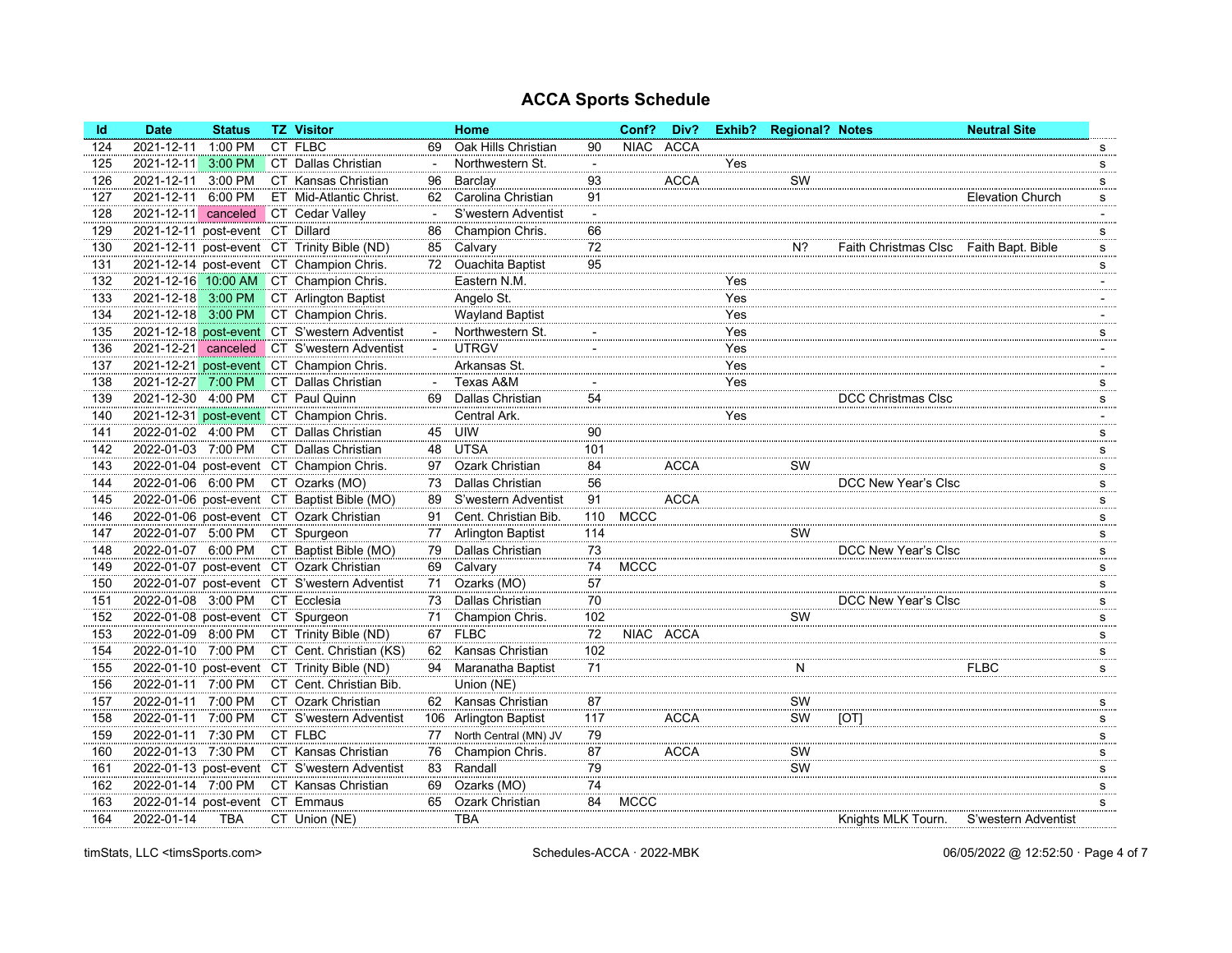| <b>FLBC</b><br>3:00 PM<br>CT Trinity Bible (ND)<br>NIAC ACCA<br>2022-01-15<br>86<br>77<br>165                       | Sanford Pentagon<br>$\underline{\mathbf{S}}$ |
|---------------------------------------------------------------------------------------------------------------------|----------------------------------------------|
| CT Champion Chris.<br>Centenary (LA)<br>Yes<br>2022-01-15<br>4:00 PM<br>166                                         | $\mathbf{s}$                                 |
| 2022-01-15 post-event CT Andrews<br>50 S'western Adventist<br>75<br>167                                             | Knights MLK Tourn.<br>$S_{\ldots}$           |
| <b>MCCC</b><br>2022-01-15 post-event CT Faith Bapt. Bible<br>65 Ozark Christian<br>73<br>168                        | s                                            |
| 2022-01-15<br><b>TBA</b><br><b>TBA</b><br>CT Union (NE)<br>169                                                      | Knights MLK Tourn.<br>S'western Adventist    |
| 2022-01-16 post-event CT North American<br>S'western Adventist<br>73<br>54<br>170                                   | Knights MLK Tourn.<br>s                      |
| <b>TBA</b><br>CT Union (NE)<br><b>TBA</b><br>2022-01-16<br>171                                                      | Knights MLK Tourn.<br>S'western Adventist    |
| 2022-01-17 canceled CT Union (NE)<br>S'western Adventist<br>172                                                     | Knights MLK Tourn.<br>$S_{\ldots}$           |
| Dakota St.<br>2022-01-17 post-event CT Trinity Bible (ND)<br>85<br>173<br>59                                        | $\frac{S}{\cdots}$                           |
| 2022-01-18 7:00 PM<br>CT Barclay<br>Kansas Christian<br>83<br><b>ACCA</b><br>SW<br>174<br>62                        | $\overline{\mathbf{s}}$                      |
| 2022-01-18 7:00 PM<br>ET Carolina Christian<br>Warren Wilson<br>88<br>175<br>83                                     | s                                            |
| 2022-01-18 7:30 PM<br>CT Arlington Baptist<br>94<br>103 Dallas Christian<br>SW<br>176                               | s                                            |
| 2022-01-18 canceled CT Faith Bapt. Bible<br>Union (NE)<br>177                                                       |                                              |
| 2022-01-18 post-event CT Ecclesia<br>Ozark Christian<br>73<br>178<br>104                                            | s                                            |
| 2022-01-19 post-event CT Trinity Bible (ND)<br>75<br><b>NIAC</b><br>Leech Lake Tribal<br>179<br>96                  | s                                            |
| 83<br>2022-01-20 1:00 PM<br>CT Arlington Baptist<br>Austin<br>180<br>74                                             | s                                            |
| 2022-01-20 post-event CT Trinity Bible (ND)<br>Leech Lake Tribal<br>92<br><b>NIAC</b><br>85<br>181                  | $\mathbf{s}$                                 |
| 2022-01-21 6:00 PM<br>CT Dallas Christian<br>Baptist Bible (MO)<br>91<br><b>ACCA</b><br>182<br>66                   | S                                            |
| 2022-01-21 7:00 PM<br>CT Spurgeon<br>SW<br>Kansas Christian<br>60<br>183<br>47                                      | $\overline{\mathbf{s}}$                      |
| CT Turtle Mountain CC<br><b>FLBC</b><br><b>NIAC</b><br>2022-01-21 8:00 PM<br>64<br>70<br>184                        | s                                            |
| 2022-01-21 post-event CT Cent. Christian Bib.<br>Ozark Christian<br><b>MCCC</b><br>185<br>75<br>90                  | s                                            |
| 2022-01-22 2:00 PM<br>69 FLBC<br><b>NIAC</b><br>CT Turtle Mountain CC<br>186<br>66                                  | s                                            |
| 2022-01-22 3:00 PM<br>CT Dallas Christian<br><b>Ozark Christian</b><br><b>ACCA</b><br>SW<br>86<br>187<br>95<br>[OT] | s                                            |
| 2022-01-22 8:00 PM<br>CT Calvary<br>Union (NE)<br>188<br>$\mathcal{L}$                                              |                                              |
| SW<br>2022-01-22 post-event CT Randall<br>Champion Chris.<br>93<br>189<br>86                                        | s                                            |
| 2022-01-23 3:00 PM<br>CT Dallas Christian<br>Ozarks (MO)<br>91<br>190<br>67                                         | s                                            |
| 2022-01-24 7:00 PM<br>CT Arlington Baptist<br>74 S'western Adventist<br>91<br><b>ACCA</b><br>SW<br>191              | s                                            |
| 2022-01-25 7:00 PM<br>CT Ozarks (MO)<br>75<br>Kansas Christian<br>192<br>69                                         | S                                            |
| 2022-01-25 post-event CT Calvary<br>84<br><b>MCCC</b><br>Ozark Christian<br>193<br>73                               | s                                            |
| 2022-01-25 post-event CT Trinity Bible (ND)<br>68 Minn.-Morris<br>97<br>194                                         | s                                            |
| 2022-01-27 7:00 PM<br>CT Union (NE)<br>195<br>Spurgeon                                                              |                                              |
| <b>FLBC</b><br>2022-01-28 8:00 PM<br>CT Leech Lake Tribal<br><b>NIAC</b><br>76<br>196<br>64                         | s                                            |
| 81<br><b>MCCC</b><br>2022-01-28 post-event CT Ozark Christian<br>Manhattan Chrst.<br>SW<br>84<br>197                | $\underline{\mathbf{S}}$                     |
| 2022-01-28 post-event CT Ozarks (MO)<br>Champion Chris.<br>76<br>198<br>65                                          | s                                            |
| 2022-01-29 1:00 PM<br>CT Kansas Christian<br>SW<br>Randall<br>199<br>84<br>73                                       | s                                            |
| 64<br>2022-01-29 2:00 PM<br>55 FLBC<br><b>NIAC</b><br>CT Leech Lake Tribal<br>200                                   | S                                            |
| 2022-01-29 4:00 PM<br>CT Arlington Baptist<br>North American<br>69<br>201<br>81                                     | $\underline{\mathbf{S}}$                     |
| 2022-01-29 post-event CT Ozark Christian<br><b>MCCC</b><br>SW<br>202<br>79<br>Barclay<br>94                         | s                                            |
| 2022-01-31 7:00 PM<br>CT Union (NE)<br>203<br>York (NE)                                                             |                                              |
| 2022-02-01 6:30 PM<br>CT Randall<br>Dallas Christian<br>76<br>204<br>65<br>SW                                       | s                                            |
| SW<br>2022-02-01 7:00 PM<br>CT Kansas Christian<br>88<br>205<br>70 Manhattan Chrst.                                 | s                                            |

timStats, LLC <timsSports.com> 06/05/2022 @ 12:52:50 · Page 5 of 7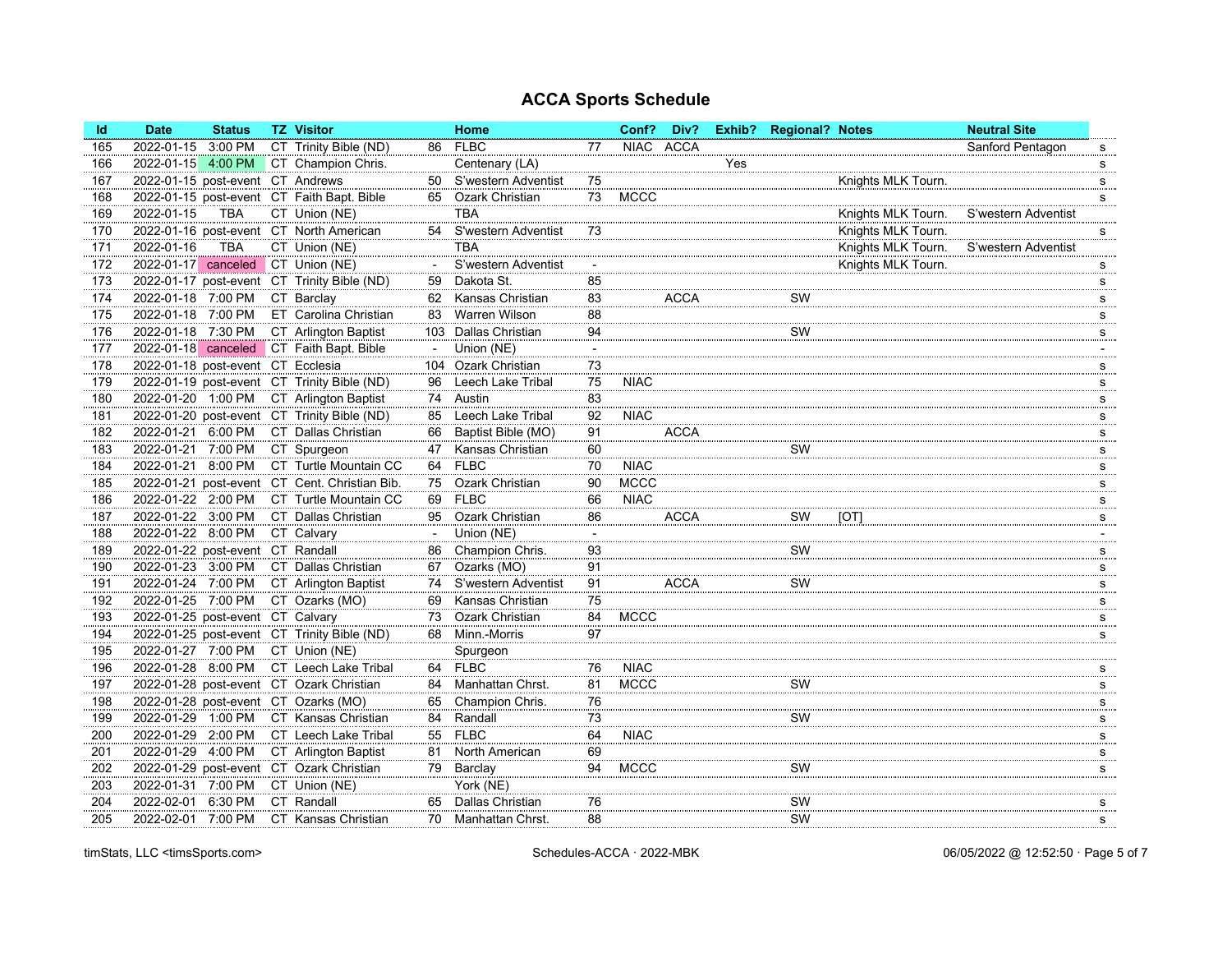| <b>Id</b> | <b>Date</b>                       | <b>Status</b> | <b>TZ Visitor</b>                              |     | Home                   |                          | Conf?       | Div?        |     | Exhib? Regional? Notes |                          | <b>Neutral Site</b>  |   |
|-----------|-----------------------------------|---------------|------------------------------------------------|-----|------------------------|--------------------------|-------------|-------------|-----|------------------------|--------------------------|----------------------|---|
| 206       | 2022-02-01                        | 7:30 PM       | CT Crown (MN) JV                               | 59  | <b>FLBC</b>            | 79                       |             |             |     |                        |                          |                      | s |
| 207       |                                   |               | 2022-02-01 post-event CT Baptist Bible (MO)    | 94  | Ozark Christian        | 89                       |             | <b>ACCA</b> |     |                        | [OT]                     |                      | s |
| 208       | 2022-02-01 post-event CT Ecclesia |               |                                                |     | 60 S'western Adventist | 58                       |             |             |     |                        |                          |                      | s |
| 209       | 2022-02-03                        |               | 6:00 PM CT East Texas Flight                   |     | S'western Adventist    |                          |             |             | Yes |                        |                          |                      |   |
| 210       | 2022-02-04 7:00 PM                |               | ET Carolina Christian                          | 91  | Central Int'l          | 88                       | <b>NSAC</b> |             |     |                        |                          |                      | s |
| 211       |                                   |               | 2022-02-04 post-event CT Oak Hills Christian   | 91  | Trinity Bible (ND)     | 80                       | <b>NIAC</b> |             |     | N                      |                          |                      | s |
| 212       |                                   |               | 2022-02-04 post-event CT Ozark Christian       |     | 73 Faith Bapt. Bible   | 57                       | <b>MCCC</b> |             |     |                        |                          |                      | s |
| 213       | 2022-02-05 3:00 PM                |               | ET Carolina Christian                          | 80  | Thomas Nelson CC       | 93                       | <b>NSAC</b> |             |     |                        |                          |                      | s |
| 214       |                                   |               | 2022-02-05 post-event CT Oak Hills Christian   | 78. | Trinity Bible (ND)     | 106                      | <b>NIAC</b> |             |     | N                      |                          |                      | S |
| 215       |                                   |               | 2022-02-05 post-event CT Ozark Christian       | 87  | Emmaus                 | 77                       | <b>MCCC</b> |             |     |                        |                          |                      | s |
| 216       | 2022-02-06 2:00 PM                |               | CT Doane JV                                    |     | Union (NE)             |                          |             |             |     |                        |                          |                      |   |
| 217       |                                   |               | 2022-02-07 post-event CT Trinity Bible (ND)    |     | 89 Sisseton Wahpeton   | 70                       | <b>NIAC</b> |             |     |                        |                          |                      | s |
| 218       | 2022-02-08 6:00 PM                |               | CT Randall                                     |     | 99 Arlington Baptist   | 108                      |             |             |     | SW                     |                          |                      | s |
| 219       | 2022-02-08 6:30 PM                |               | CT Neb. Wesleyan JV                            |     | Union (NE)             |                          |             |             |     |                        |                          |                      |   |
| 220       | 2022-02-08                        | 7:30 PM       | CT S'western Adventist                         | 71  | Dallas Christian       | 80                       |             | <b>ACCA</b> |     | SW                     |                          |                      | s |
| 221       |                                   |               | 2022-02-08 post-event CT Champion Chris.       | 76  | Ecclesia               | 78                       |             |             |     |                        |                          |                      | s |
| 222       |                                   |               | 2022-02-08 post-event CT Ozark Christian       |     | 82 Spurgeon            | 66                       |             |             |     | SW                     |                          |                      | s |
| 223       |                                   |               | 2022-02-09 post-event CT Sisseton Wahpeton     |     | 83 Trinity Bible (ND)  | 108                      | <b>NIAC</b> |             |     |                        |                          |                      | s |
| 224       | 2022-02-10 3:00 PM                |               | ET Carolina Christian                          |     | Denmark Tech           |                          |             |             |     |                        |                          |                      |   |
| 225       |                                   |               | 2022-02-10 post-event CT S'western Adventist   |     | 73 Champion Chris.     | 70                       |             | <b>ACCA</b> |     | SW                     |                          |                      | s |
| 226       |                                   |               | 2022-02-11 8:00 PM CT Sisseton Wahpeton        |     | 73 FLBC                | 82                       | <b>NIAC</b> |             |     |                        |                          |                      | s |
| 227       | 2022-02-11 post-event CT Barclay  |               |                                                |     | 103 Ozark Christian    | 100                      | <b>MCCC</b> |             |     | SW                     |                          |                      | s |
| 228       |                                   |               | 2022-02-11 post-event CT Nueta Hidatsa Sahnish |     | 92 Trinity Bible (ND)  | 118                      | <b>NIAC</b> |             |     |                        |                          |                      | s |
| 229       | 2022-02-12 2:00 PM                |               | CT Sisseton Wahpeton                           | 68  | <b>FLBC</b>            | 83                       | <b>NIAC</b> |             |     |                        |                          |                      | s |
| 230       | 2022-02-12 3:00 PM                |               | CT Ecclesia                                    | 96  | Kansas Christian       | 84                       |             |             |     |                        |                          |                      | s |
| 231       | 2022-02-12 7:30 PM                |               | CT Dallas Christian                            | 48  | S'western Adventist    | 58                       |             | <b>ACCA</b> |     | SW                     |                          |                      | s |
| 232       |                                   |               | 2022-02-12 post-event CT Champion Chris.       |     | 98 Randall             | 94                       |             |             |     | SW                     |                          |                      | s |
| 233       |                                   |               | 2022-02-12 post-event CT Manhattan Chrst.      | 84  | Ozark Christian        | 73                       | <b>MCCC</b> |             |     | SW                     |                          |                      | S |
| 234       |                                   |               | 2022-02-12 post-event CT Nueta Hidatsa Sahnish | 73  | Trinity Bible (ND)     | 84                       | <b>NIAC</b> |             |     |                        |                          |                      | s |
| 235       | 2022-02-14 canceled CT Calvary    |               |                                                |     | Union (NE)             | $\overline{\phantom{a}}$ |             |             |     |                        |                          |                      |   |
| 236       | 2022-02-15 7:00 PM                |               | CT Dallas Christian                            |     | 91 Arlington Baptist   | 103                      |             |             |     | <b>SW</b>              |                          |                      | s |
| 237       | 2022-02-15 7:00 PM                |               | CT Union (NE)                                  | 51  | Kansas Christian       | 109                      |             | <b>ACCA</b> |     |                        |                          |                      | s |
| 238       |                                   |               | 2022-02-16 post-event CT Champion Chris.       | 83  | S'western Adventist    | 72                       |             | <b>ACCA</b> |     | SW                     |                          |                      | s |
| 239       | 2022-02-17 12:00 PM CT Emmaus     |               |                                                | 66  | Ozark Christian        | 69                       |             |             |     |                        | <b>MCCC Quarterfinal</b> | Cent. Christian Bib. | s |
| 240       | 2022-02-17 7:30 PM                |               | CT Champion Chris.                             | 72  | Dallas Christian       | 75                       |             | <b>ACCA</b> |     | SW                     |                          |                      | s |
| 241       | 2022-02-18 4:00 PM                |               | CT Ozark Christian                             | 96  | Barclay                | 103                      |             | <b>ACCA</b> |     |                        | <b>MCCC Semifinal</b>    | Cent. Christian Bib. | s |
| 242       | 2022-02-18                        | 6:00 PM       | CT Arlington Baptist                           |     | 104 Randall            | 89                       |             |             |     | SW                     |                          |                      | S |
| 243       | 2022-02-18 8:00 PM                |               | CT Leech Lake Tribal                           | 66  | <b>FLBC</b>            | 65                       |             |             |     |                        | <b>NIAC Quarterfinal</b> |                      | s |
| 244       | 2022-02-19 1:00 PM                |               | CT Dallas Christian                            |     | 95 Randall             | 78                       |             |             |     | SW                     |                          |                      | s |
| 245       | 2022-02-19 3:00 PM                |               | CT Ozark Christian                             |     | Cent. Christian Bib.   |                          |             |             |     |                        | <b>MCCC Third Place</b>  |                      |   |
| 246       |                                   |               | 2022-02-19 post-event CT Trinity Bible (ND)    |     | 93 Leech Lake Tribal   | 65                       |             |             |     |                        | <b>NIAC Quarterfinal</b> | <b>FLBC</b>          | s |

timStats, LLC <timsSports.com> 06/05/2022 @ 12:52:50 · Page 6 of 7